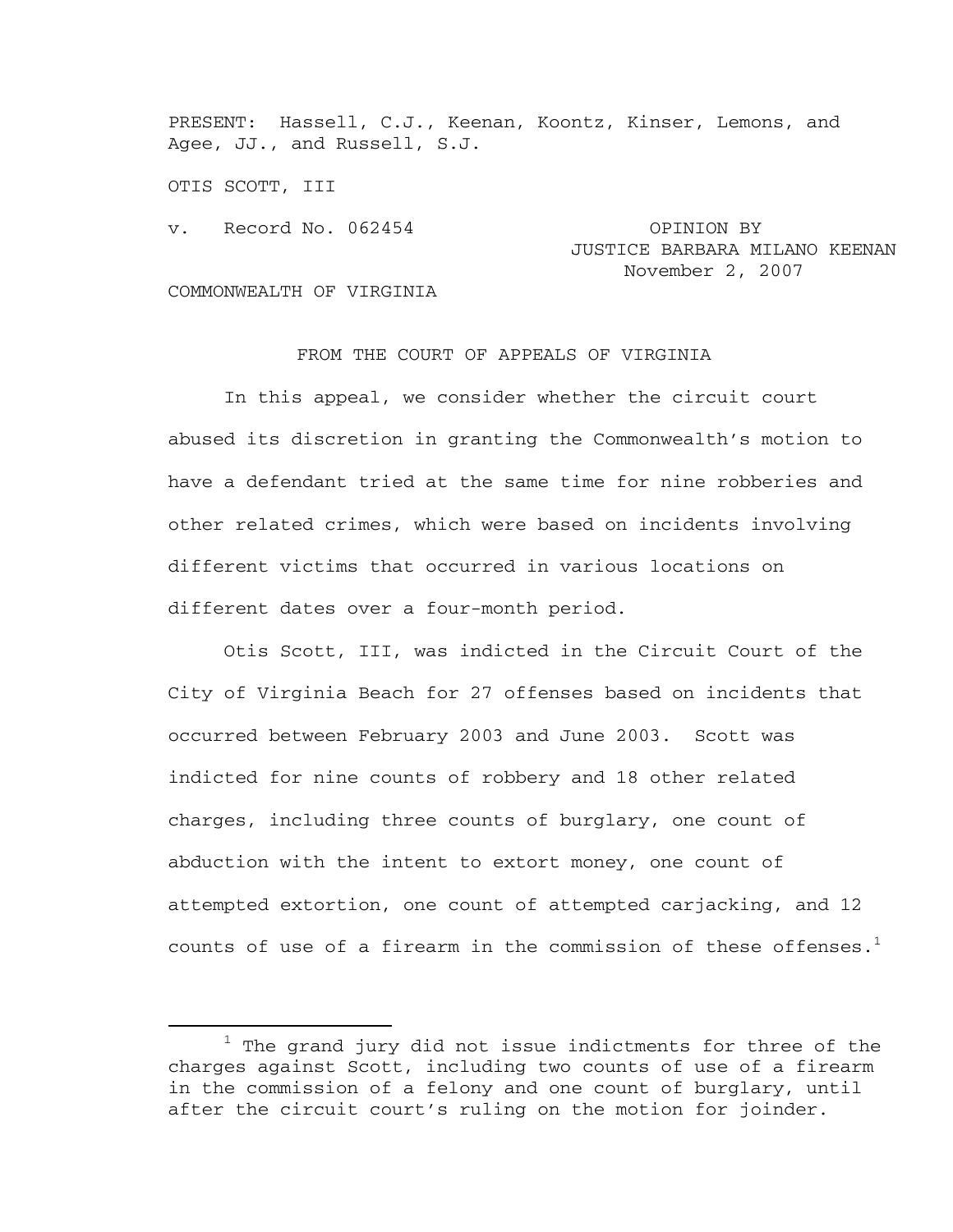The Commonwealth filed a pretrial motion for joinder in the circuit court, requesting that the court join Scott's offenses for a single trial. The Commonwealth alleged that the robberies were part of a "common scheme or plan" and, therefore, could be tried together under the provisions of Rules 3A:6(b) and 3A:10(c). According to the Commonwealth, the robberies had the following similarities: the robberies occurred between 10:00 p.m. and 12:30 a.m. in residential neighborhoods; each of the victims was an adult and was alone at the time of the crime; each of the victims was threatened by the robber with a gun; the robber demanded personal property from each victim; in five of the robberies the victim was asked for a personal identification number (PIN) to provide access to a bank account or credit card; each victim had either just stepped out of a vehicle or was in a garage; most of the victims were threatened with or suffered bodily harm; and each robbery was committed by a lone, black male. The Commonwealth also asserted that justice did not require separate trials for the offenses under Rule 3A:10(c), because if each offense were tried separately, evidence of the other offenses would be admissible in the separate trials in order to prove the robber's identity.

These charges, however, were related to the robbery charges and were included in the trial against Scott.

i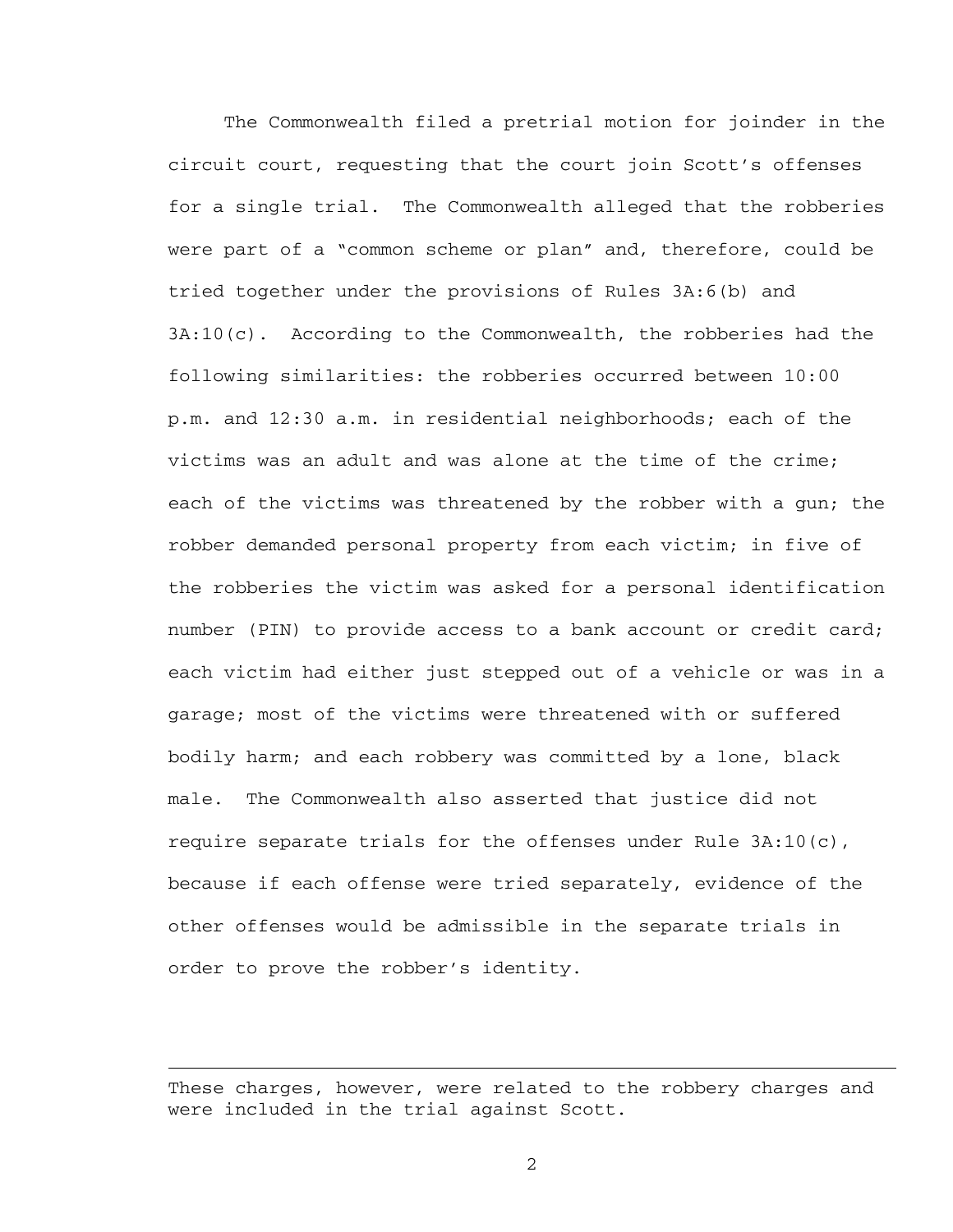Scott opposed the motion for joinder. After hearing oral argument on the motion, the circuit court granted the Commonwealth's motion to join the offenses in a single trial. The circuit court held that several of the Commonwealth's witnesses might be required to testify regarding the identity of the perpetrator in the different offenses, and that there were substantial similarities among the offenses that constituted a "modus operandi." The case proceeded to a jury trial.

At trial, Michelle P. Bingaman testified that about 10:30 p.m. on February 4, 2003, a black man approached her as she stepped out of her vehicle in the parking lot of her apartment building. Bingaman stated that after the man displayed a gun and demanded that she give him her purse, she complied and dropped her purse on the ground. According to Bingaman, the man directed her to lie on the ground "face down," and then the man fled on foot. Bingaman stated that after the man departed, she discovered that her purse had been taken. At trial, Bingaman identified Scott as the man who robbed her.

 Florentina Lizan testified that at 10:40 p.m. on March 16, 2003, a black male approached her after she left her vehicle and walked onto the front porch of her residence. Lizan stated that the man held a gun to her head and said, "This is a holdup," and "Give me your money. If not, I'm going to kill you." After Lizan gave the man her wallet, the man demanded Lizan's PIN for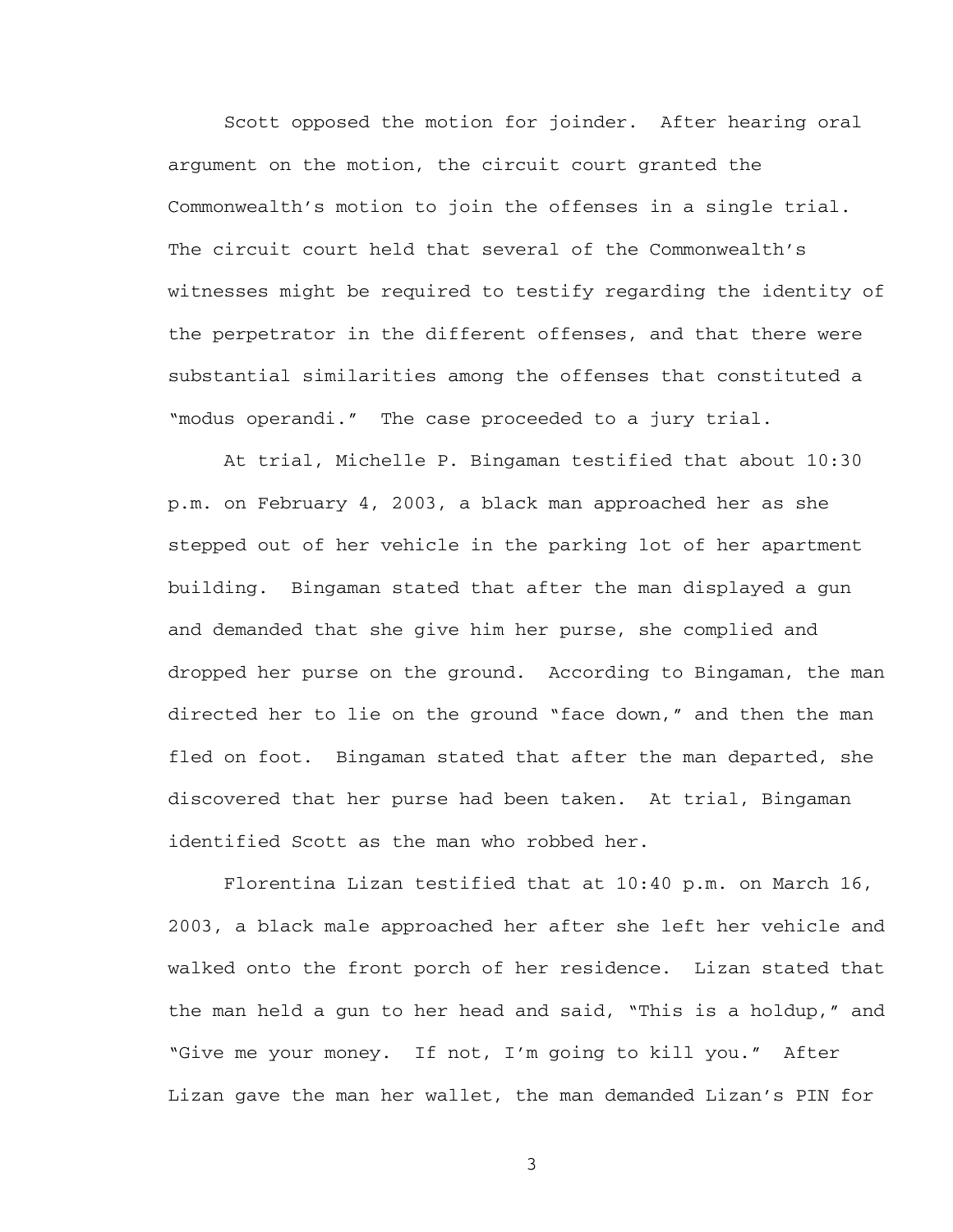a certain credit card. Upon Lizan's refusal to give the man her PIN, the man ran toward a vehicle parked across the street.

According to Lizan, the man spoke with her several times on the telephone after the robbery demanding her PIN. The Commonwealth introduced into evidence telephone records indicating that the telephone calls to Lizan were made from a nearby convenience store. At trial, Lizan identified Scott as her assailant.

The Commonwealth presented testimony from Katherine F. Holloway about the night she was robbed. Holloway stated that about 10:00 p.m. on March 23, 2003, a black man with a gun appeared as she was unloading bags from her vehicle, which was parked in front of her home. According to Holloway, the man said, "Give me your money and your credit cards," and Holloway complied. Holloway testified that the man also asked for her "ATM number," and when she told him that she did not have one, he left. Holloway was unable to identify her assailant.

 Next, Jeffrey R. Ratliff testified that he was robbed on April 27, 2003, about 10:00 p.m. Ratliff stated that he was in the driveway of a friend's home vacuuming the inside of a van when a man placed a gun to the back of Ratliff's head. According to Ratliff, the man, whom Ratliff described as a black male, asked for Ratliff's wallet and for the "codes" to his credit cards. Ratliff stated that he gave the man his wallet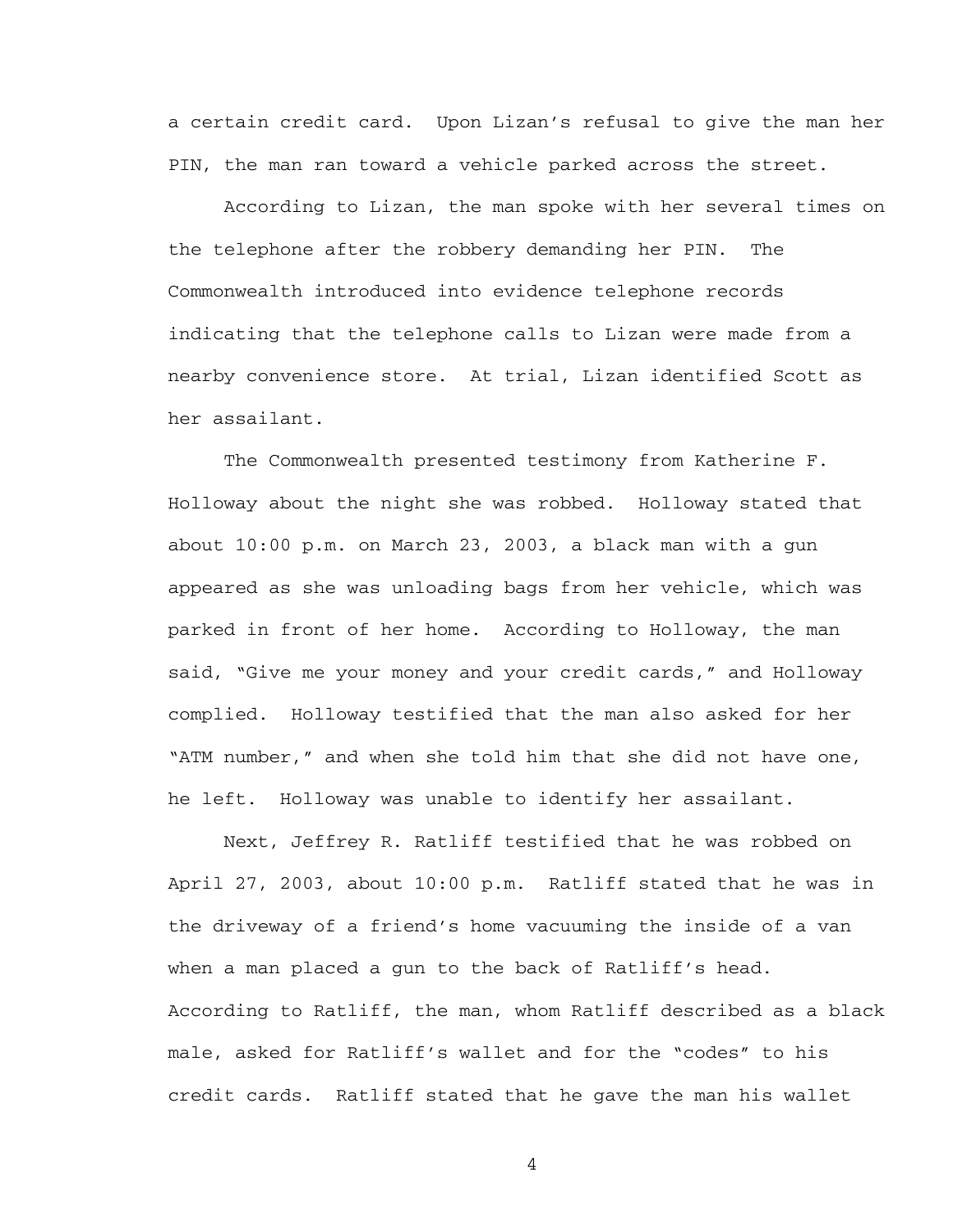and told him that he did not have any "codes." Ratliff testified that after he complied with the robber's demand to lie face down on the ground, Ratliff heard the man run away. Ratliff identified Scott at trial as his assailant.

 Holly L. Narducci testified about an incident that occurred between 7:30 p.m. and 8:30 p.m. on May 2, 2003. Narducci related that she was sitting in her garage, with the garage door open, when a black man entered the garage and said, "Scream, and I'll kill you." Narducci stated that the man pointed a gun at her head and demanded a wallet lying on a nearby workbench. Narducci testified that after she gave the man a credit card from the wallet, the man demanded a PIN. According to Narducci, she told the man the card did not have a PIN. As she "grabbed for" the man's gun, he ran away. Narducci identified Scott as the robber in a photographic lineup and at trial.

 Next, Aderonke Aderonmu testified that she was driving home from work about 12:30 a.m. on May 15, 2003, when she noticed that a vehicle appeared to be following her car. Aderonmu stated that she saw the vehicle stop near her neighbor's home and assumed that the driver was her neighbor. Aderonmu testified that after she parked her vehicle in the driveway of her residence, a black man approached her. He pointed a gun at her head and said, "Give me all the money or I blow your head." According to Aderonmu, she gave the man her purse, and the man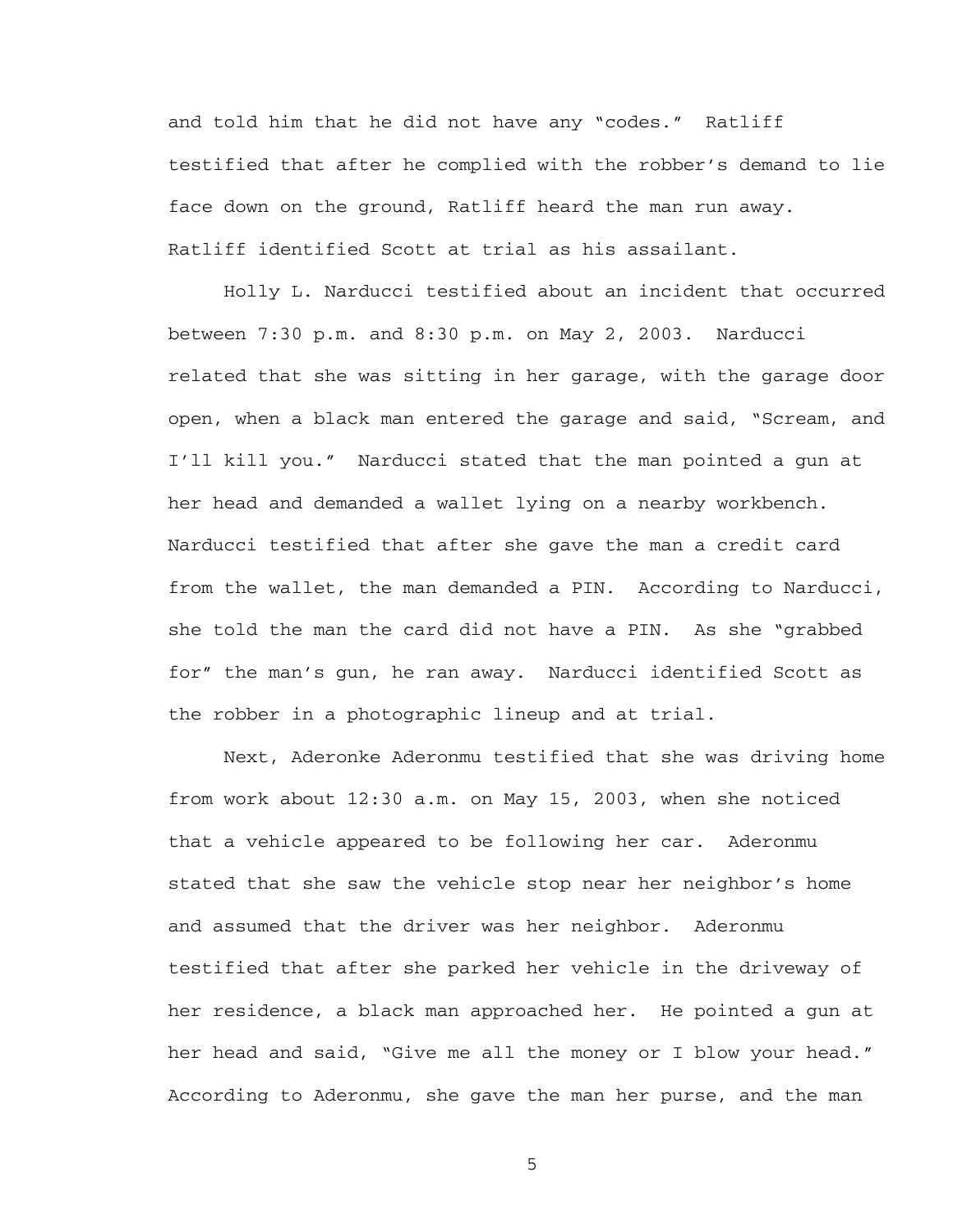drove away in the vehicle that was parked near her neighbor's home. Aderonmu identified Scott in a photographic lineup and at trial as the man who robbed her.

 Samuel K. Owens also testified, stating that he was robbed in the garage of his home at 9:30 p.m. on May 31, 2003. Owens testified that he was painting the inside of his garage, with the garage door open, when a black male ran into the garage and pointed a gun at Owens' head. According to Owens, the man asked for his wallet but Owens did not have his wallet with him. Owens stated that the man forced Owens, at gunpoint, inside the house to retrieve his wallet. Owens testified that after the man took his wallet and asked for Owens' PIN, Owens gave the man an incorrect PIN and the man left the house. Owens identified Scott as the perpetrator of the crime in both a photographic lineup and at trial.

 Next, Jean Becker testified that she was robbed on the night of May 31, 2003. Becker stated that around 11:00 p.m., after she parked her vehicle in the driveway of her home, a black man appeared next to her vehicle. Becker stated that she tried to move to the other side of the vehicle to get away from the man but he reached into the vehicle, attempting to seize Becker's wallet. Becker testified that the man struggled with her and hit her in the mouth with a hard object that chipped her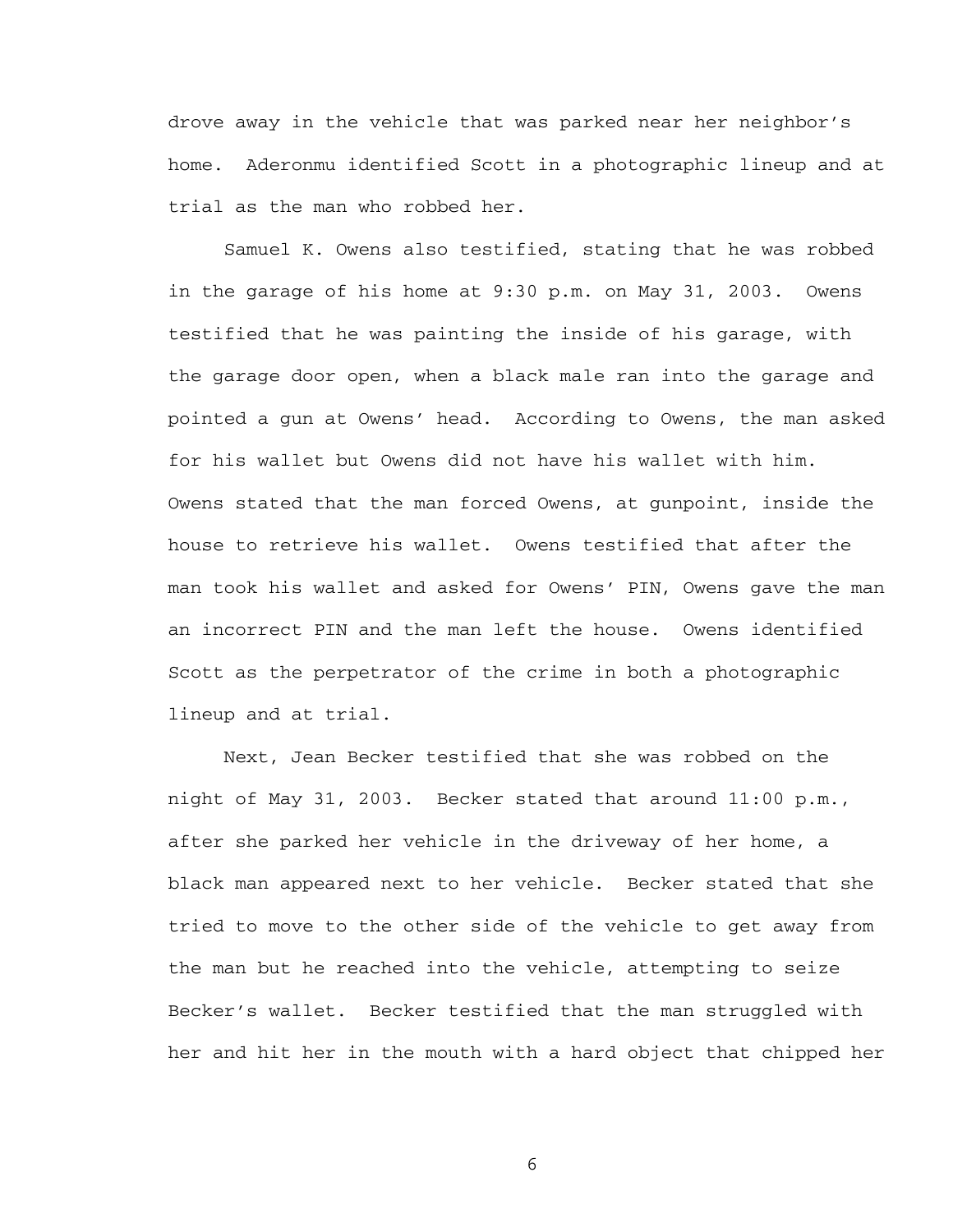tooth. The man next grabbed Becker's wallet and left. At trial, Becker identified Scott as her assailant.

 Finally, the Commonwealth presented the testimony of Ian P. Goodwin, who described the details of the night he was robbed. Goodwin stated that on June 7, 2003, between 10:00 p.m. and 10:30 p.m., he left a friend's home. As Goodwin entered his vehicle that was parked on a street, a black male holding a gun approached the car and said, "Give me the keys to your car." Goodwin stated that he responded, "No," and began yelling for help. According to Goodwin, the man hit Goodwin several times with the gun while the two men engaged in a struggle. Goodwin testified that the man ultimately left the scene by driving away in a vehicle. After the incident, Goodwin discovered that his wallet had been taken. Goodwin was unable to identify his assailant.

 Officer Michael A. Melnyk of the City of Virginia Beach Police testified that about one week after the Goodwin robbery, Melnyk initiated a traffic stop of Scott's vehicle for several apparent traffic violations. William Handlin, another police officer present during the traffic stop, testified that Scott, a black male, was ultimately arrested for driving with a suspended driver's license. Handlin stated that he found Goodwin's debit card in Scott's pants pocket.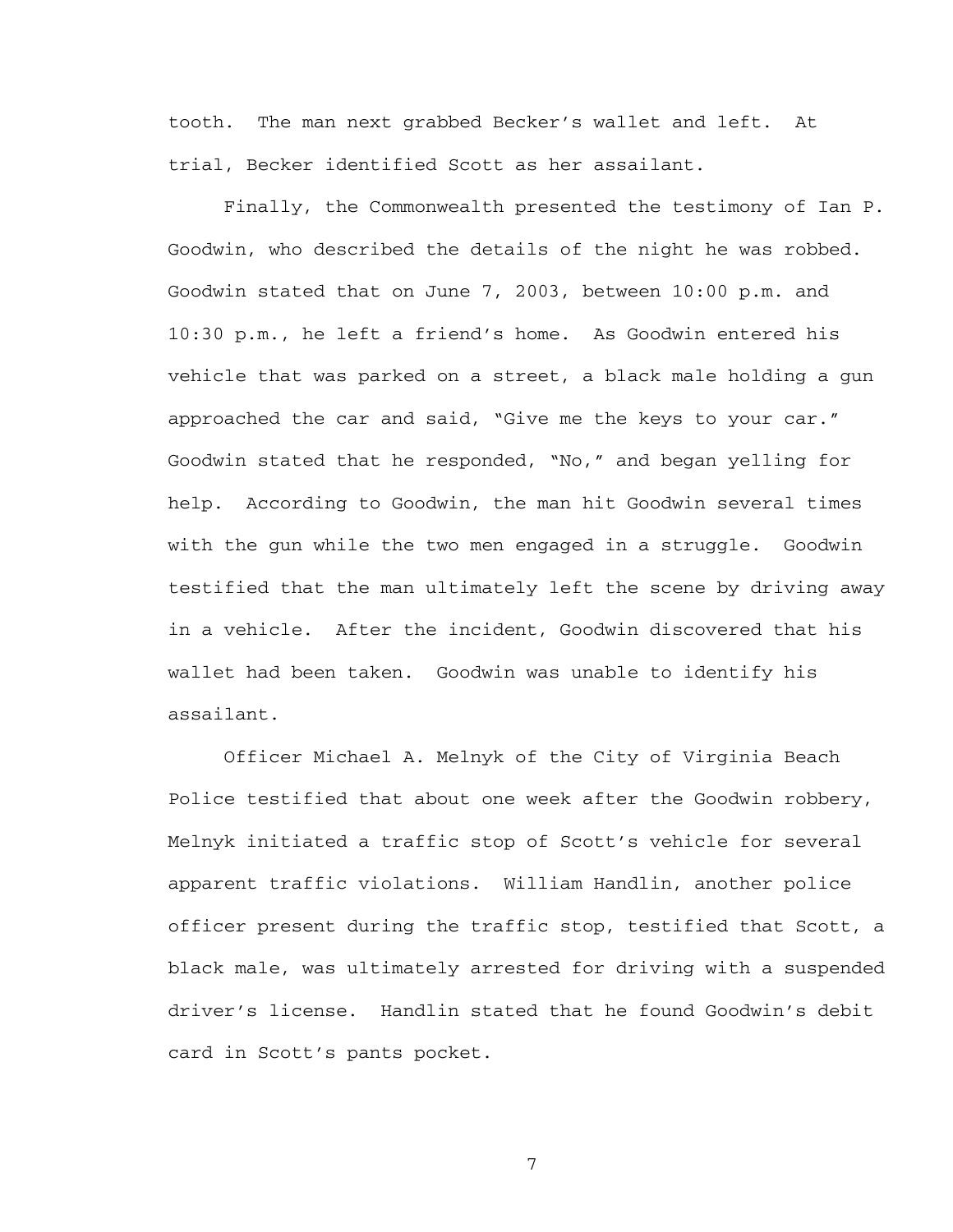Charles P. Primeaux, a City of Virginia Beach police officer who interviewed Scott after his arrest, testified that during an initial interview, Scott denied any involvement in the robberies. However, during a later interview, when Primeaux asked Scott why he committed robberies, Scott replied that he owed many people money. Primeaux also testified that when he asked Scott where he obtained the gun used in the robberies under investigation, Scott responded that he had purchased the gun in Portsmouth. Scott did not testify at trial.

 The jury convicted Scott of seven counts of robbery, three counts of burglary, one count of abduction with the intent to extort money, one count of attempted extortion, and nine related counts of use of a firearm in the commission of a felony. The jury acquitted Scott of the two robbery counts and related firearm charges involving victims Holloway and Ratliff. The jury also acquitted Scott of the charges of attempted carjacking and use of a firearm, in which Goodwin was the victim. The circuit court sentenced Scott to a total of 253 years' imprisonment, in accordance with the jury verdict.

 Scott appealed from the circuit court's judgment to the Court of Appeals, which held that the circuit court did not abuse its discretion in granting the Commonwealth's motion for a single trial of all the charged offenses. Scott v. Commonwealth, 48 Va. App. 401, 632 S.E.2d 12 (2006). The Court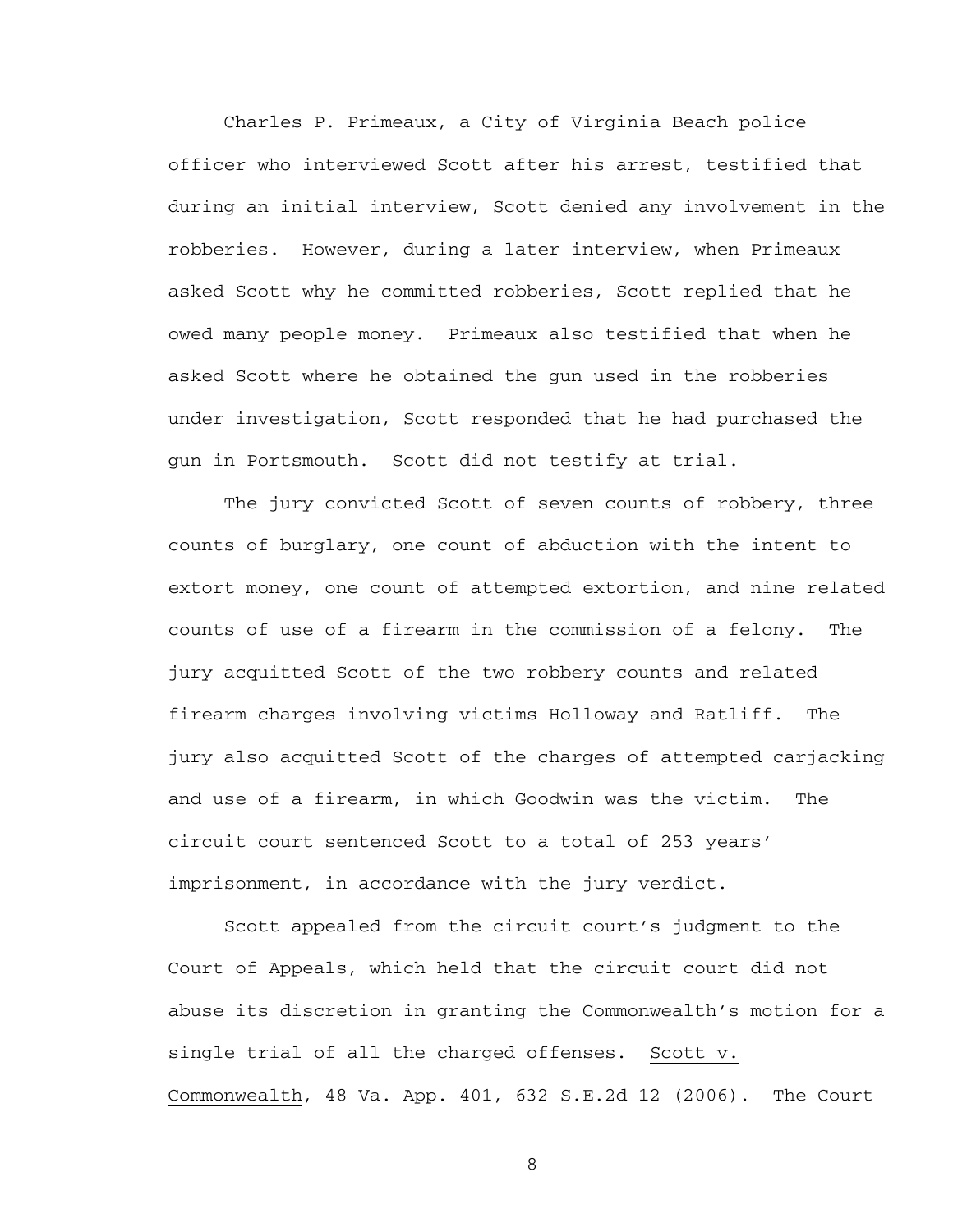of Appeals held that the nine robberies had "strikingly similar" characteristics and that, therefore, the circuit court reasonably concluded that the robberies were part of a "common scheme," within the meaning of Rule 3A:6(b). Id. at 417, 632 S.E.2d at 20. The Court of Appeals also held that the circuit court properly exercised its discretion in concluding that justice did not require separate trials under Rule 3A:10(c), because evidence of the other crimes would have been admissible in each individual trial to establish the identity of the criminal agent. Id. at 417, 632 S.E.2d at 19.

On appeal to this Court, Scott argues that the Court of Appeals erred in affirming the circuit court's judgment. According to Scott, the Commonwealth failed to show that the offenses could be tried together under Rule 3A:10(c) as a "common scheme or plan," within the meaning of Rule 3A:6(b). Scott further contends that the Commonwealth failed to establish that the robberies shared unusual characteristics, were linked to one another, were committed within a limited geographic area, or were committed to meet a single goal.

 In response, the Commonwealth argues that reasonable inferences drawn from the evidence demonstrated a "pattern" among the robberies sufficient to satisfy the requirements of Rule 3A:6(b). The Commonwealth contends that this "pattern" was established by the various shared characteristics of the crimes,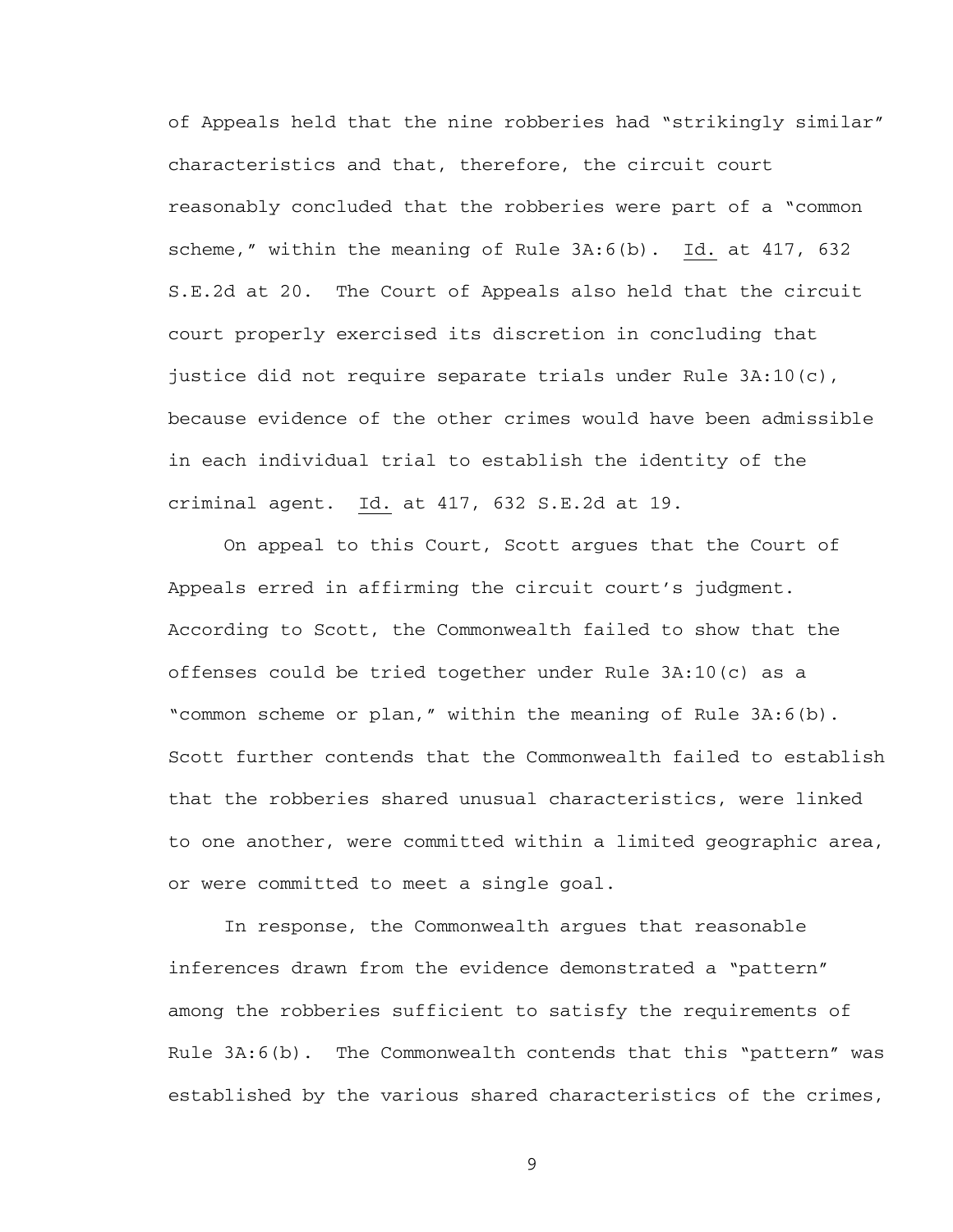including that the robber targeted residents of Virginia Beach who were alone outside residential properties, and that the robber used a gun to carry out a "common purpose" of obtaining the victims' money, credit cards and, in several instances, their PINs. We disagree with the Commonwealth's arguments.

A circuit court's determination whether a defendant may be tried for multiple offenses in a single trial is a matter submitted to that court's sound discretion. Commonwealth v. Minor, 267 Va. 166, 172, 591 S.E.2d 61, 65 (2004); Commonwealth v. Smith, 263 Va. 13, 16, 557 S.E.2d 223, 225 (2002); Cheng v. Commonwealth, 240 Va. 26, 33-34, 393 S.E.2d 599, 603 (1990). Therefore, unless the circuit court abused its discretion in ordering a single trial for multiple offenses pending against a defendant, the circuit court's decision will be affirmed on appeal. Minor, 267 Va. at 172, 591 S.E.2d at 65; Smith, 263 Va. at 16, 557 S.E.2d at 225; Cheng, 240 Va. at 33-34, 393 S.E.2d at 603.

Under Rule  $3A:10(c)$ , when a defendant is charged with more than one offense, a court may order that the defendant be tried in a single trial "for all offenses then pending against him, if justice does not require separate trials and (i) the offenses meet the requirements of Rule 3A:6(b) or (ii) the accused and the Commonwealth's attorney consent thereto." See also Satcher v. Commonwealth, 244 Va. 220, 229, 421 S.E.2d 821, 827 (1992);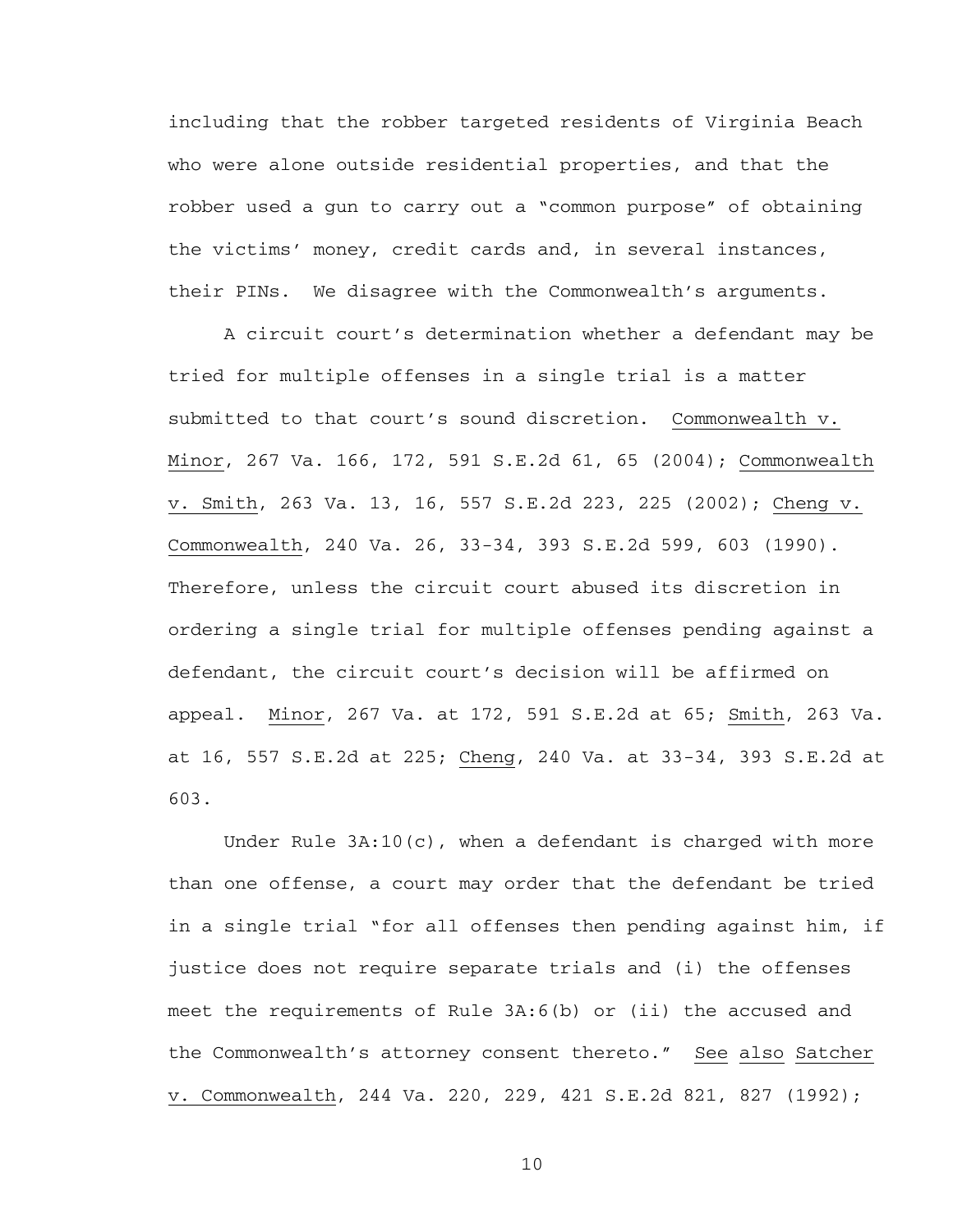Smith, 263 Va. at 16, 557 S.E.2d at 225; Cheng, 240 Va. at 33, 393 S.E.2d at 603. Here, because Scott did not consent to be tried in a single trial for the pending offenses, the Commonwealth was required to establish both of the two other conditions of Rule  $3A:10(c)$ , namely, that the offenses satisfied the requirements of Rule 3A:6(b), and that justice did not require separate trials.

Under Rule 3A:6(b), two or more offenses may be joined in a single indictment "if the offenses are based on the same act or transaction, or on two or more acts or transactions that are connected or constitute parts of a common scheme or plan." See also Satcher, 244 Va. at 229, 421 S.E.2d at 827; Smith, 263 Va. at 16, 557 S.E.2d at 225. Because the Commonwealth does not argue that the pending offenses were based on the same act or transaction or that they were "connected," within the meaning of Rule 3A:6(b), we limit our consideration of Rule 3A:6(b) to the Commonwealth's sole argument that the charged offenses were part of a "common scheme or plan," as contemplated by that Rule.

In deciding this issue, we first observe that we have not defined the term "common scheme or plan" in the context of Rule 3A:6(b). However, in our decisions addressing the admissibility of evidence of other crimes in criminal trials, we often have applied the term in discussing pattern offenses or modus operandi. For example, in Scates v. Commonwealth, 262 Va. 757,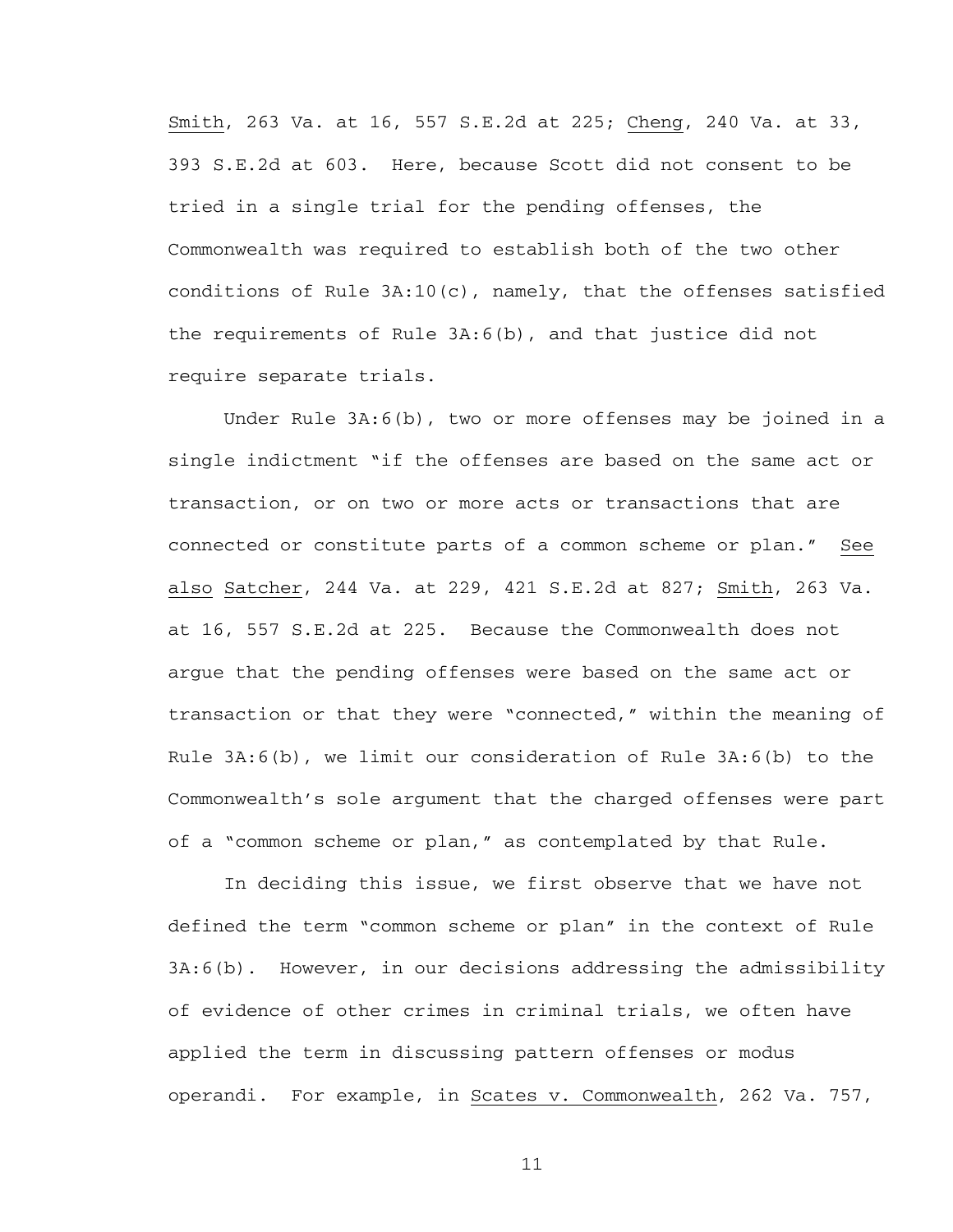553 S.E.2d 756 (2001), we held that evidence of similar offenses is admissible to prove a "common scheme, design, or plan," for purposes of establishing a defendant's identity, when those offenses exhibit "such a concurrence of common features that the various acts are naturally to be explained as caused by a general plan of which they are the individual manifestations." Id. at 762, 553 S.E.2d at 759 (quoting McWhorter v. Commonwealth, 191 Va. 857, 870-71, 63 S.E.2d 20, 26 (1951)). We also have stated that evidence of other crimes is admissible in cases of disputed identity to prove the probability of a common perpetrator, provided that the other crimes bear a "singular strong resemblance to the pattern of the offense charged" and are "sufficiently idiosyncratic to permit an inference of pattern for purposes of proof." Turner v. Commonwealth, 259 Va. 645, 651, 529 S.E.2d 787, 791 (2000) (quoting Chichester v. Commonwealth, 248 Va. 311, 326-27, 448 S.E.2d 638, 649 (1994)); accord Spencer v. Commonwealth, 240 Va. 78, 89-90, 393 S.E.2d 609, 616-17 (1990).

With this discussion in mind, we define the terms "common scheme" and "common plan" for application in Rule 3A:6(b). Initially, we observe that the terms "common scheme" and "common plan" are not synonymous. The term "common scheme" describes crimes that share features idiosyncratic in character, which permit an inference that each individual offense was committed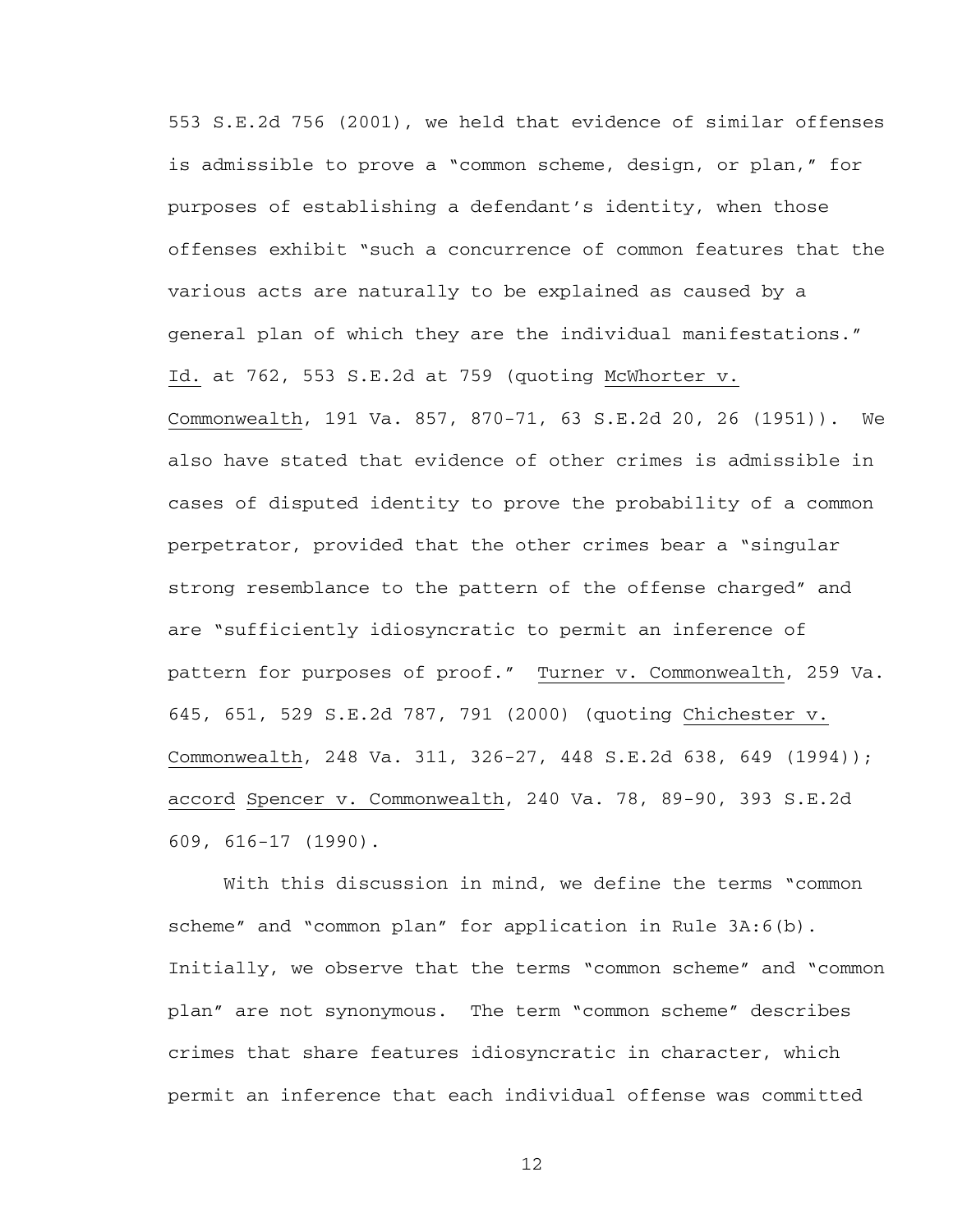by the same person or persons as part of a pattern of criminal activity involving certain identified crimes. See e.g., Johnson v. Commonwealth, 259 Va. 654, 676-78, 529 S.E.2d 769, 782-83 (2000) (evidence of two other rapes admissible to prove identity of defendant in rape and capital murder case because crimes bore "strong resemblance" to one another, including that defendant knew all three black female victims, did not force entry into their dwellings, used steak knives obtained from victims' dwellings in attacks, and asked for glass of water or drank from glass in each dwelling); Turner, 259 Va. at 651-53, 529 S.E.2d at 790-92 (evidence of previous rapes and abductions admissible to prove defendant's identity when common idiosyncratic features included that defendant approached victims in shopping centers as they entered vehicles, asked for victims' names and addresses, ordered victims to look away from him, used weapon and threatened to kill victims, took car keys from each victim, and drove each victim away from scene where crimes committed); Spencer, 240 Va. at 81, 87-91, 393 S.E.2d at 611, 615-17 (evidence of "strikingly similar" offenses admissible to prove identity of defendant when common characteristics of offenses included entering bedrooms of victims through window, selecting victims who were caucasian women with similar body structures, committing offenses on weekends while on leave from half-way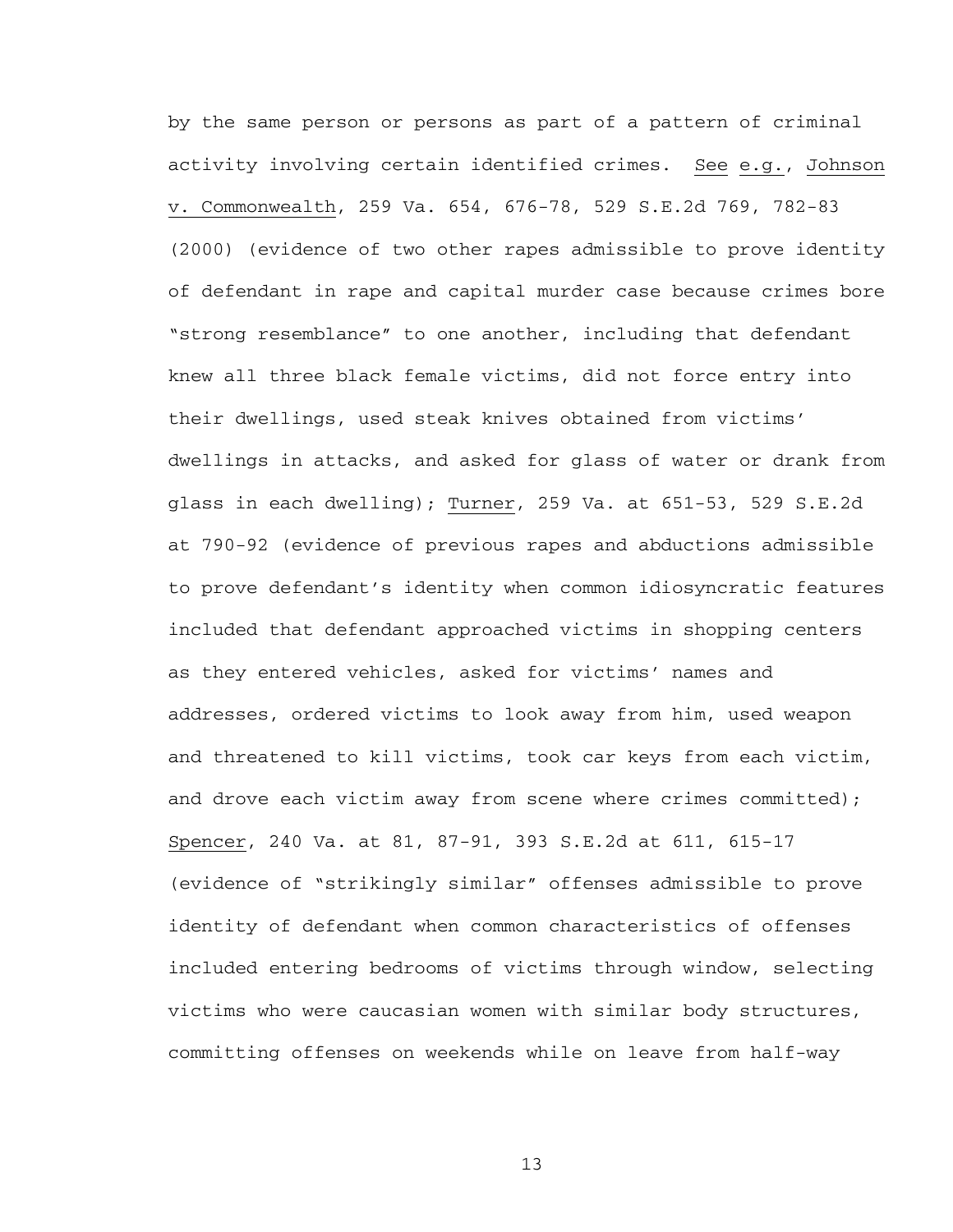house, and employing same type of strangulation for each victim).

In contrast, the term "common plan" describes crimes that are related to one another for the purpose of accomplishing a particular goal. See e.g., Powell v. Commonwealth, 267 Va. 107, 118, 140-41, 590 S.E.2d 537, 544, 557-58 (2004) (court did not err in admitting evidence of later rape and attempted murder to show identity and motive of defendant when letter written by defendant acknowledged his intent to rape and kill both victims, who were siblings); Collins v. Commonwealth, 226 Va. 223, 228- 32, 307 S.E.2d 884, 888-90 (1983) (court did not err in admitting testimony of defendant's former prostitute employees because testimony showed defendant's intent to hire employees for purpose of operating prostitution business). The terms "common scheme" and "common plan," however, are not mutually exclusive and a series of crimes may exhibit both a "common scheme" and a "common plan." See e.g., Satcher, 244 Va. at 229- 30, 421 S.E.2d at 827 (holding that similar crimes against two women in same location along bike path within 30 minutes of each other constituted parts of common scheme or plan to commit rape and robbery under Rule 3A:6(b)).

We disagree with the Court of Appeals' conclusion that the similarities in the present offenses sufficiently established the existence of a "common scheme." See Scott, 48 Va. App. at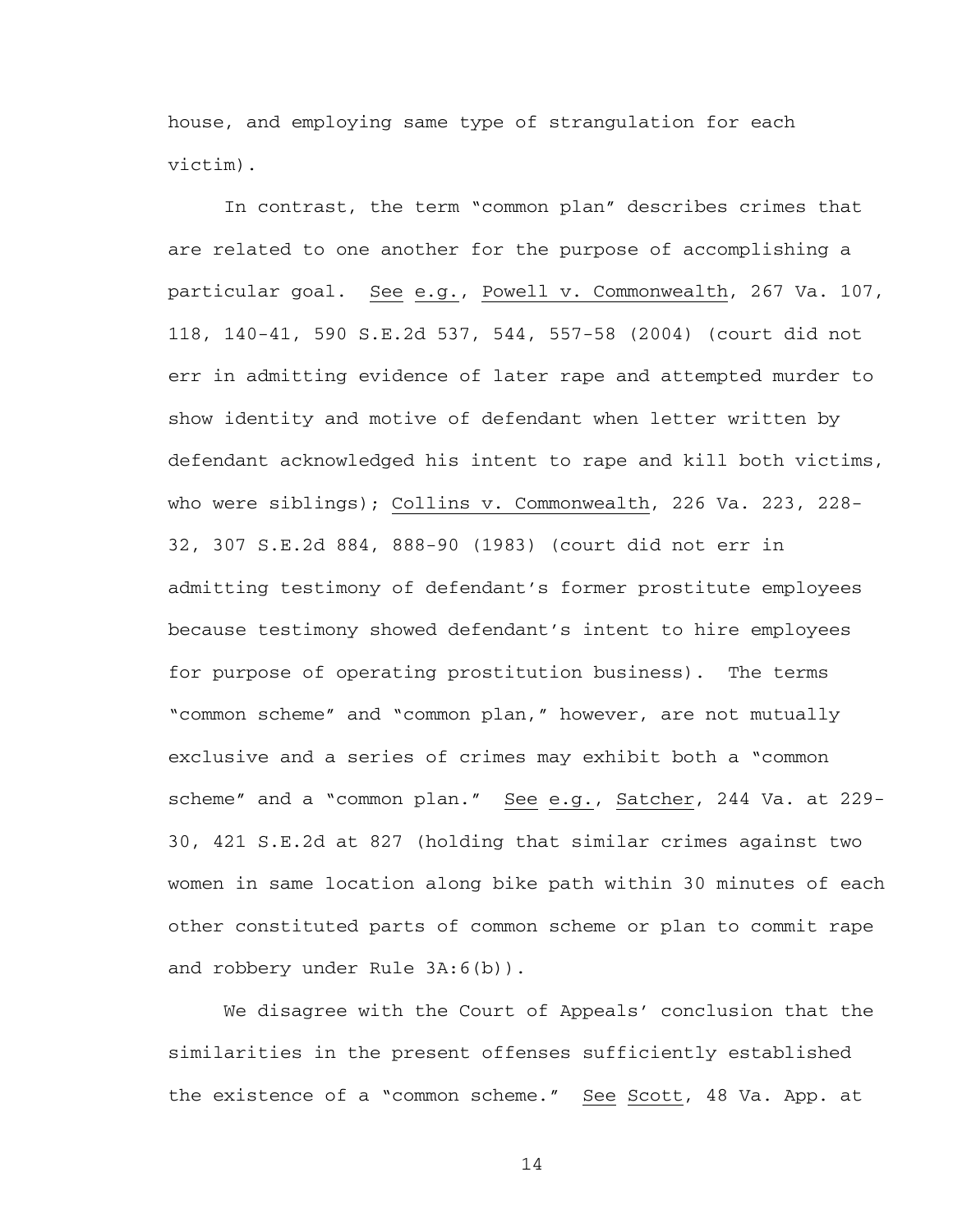413-15, 632 S.E.2d at 17-18. The Commonwealth proved only that during a period of about four months in the same large city, various individuals who were alone outside their homes were robbed during the late evening hours, and that the robber displayed a gun, usually threatening the victims with harm or actually striking them, and demanded from the victims money, credit cards and, in some cases, their PINs.

This evidence demonstrated only a general similarity of manner in which the crimes were committed and failed to establish that the crimes shared idiosyncratic features permitting an inference of a pattern of criminal activity committed by the same person. The fact that the robber in five of the present offenses demanded a PIN for the stolen credit cards was not an idiosyncratic feature, because it is common knowledge in our consumer society that such a number must be provided before making a cash withdrawal from an automated machine.

The absence of idiosyncratic features in the present record leaves a record showing only separate crimes of the same type that share features that are likely similar to numerous other robbery offenses. Notably, the present record does not indicate the relative location of each robbery to the other robberies committed, and thus fails to show that the robberies were committed in any particular neighborhood or area of this large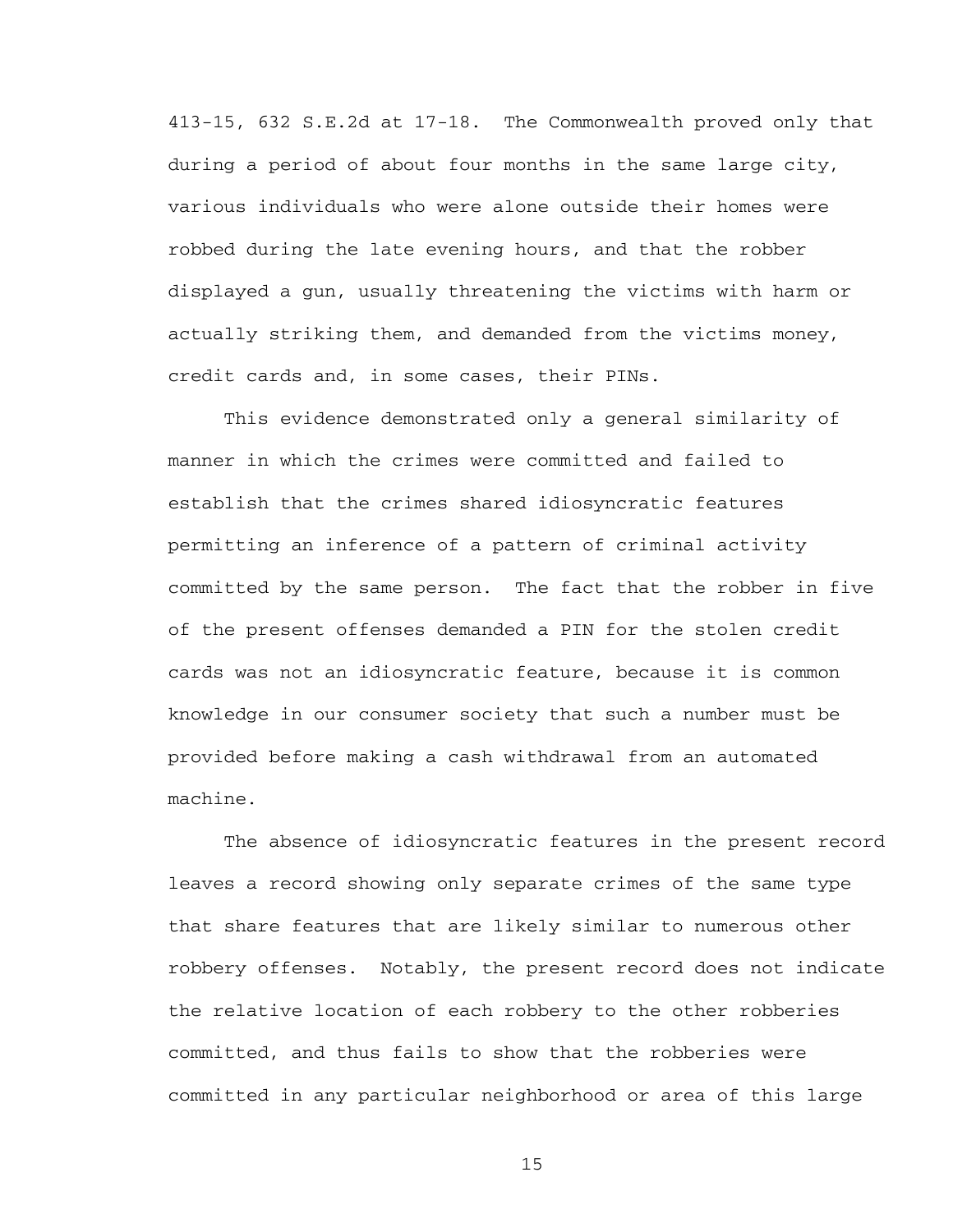city. The record also fails to show that a weapon of the same description was used in the commission of the crimes, that the robber made unusual threatening remarks, or that the robber chose victims only of a certain gender or age group. We cite these various factors, not as requirements of a "common scheme," but merely to illustrate that the possible range of idiosyncratic features that may establish a "common scheme" is very broad, and that no such idiosyncratic features were common incidents of all the present offenses. $2$ 

We further note that the Court of Appeals did not address whether the offenses pending against Scott constituted part of a "common plan." However, because the Commonwealth argues that the offenses were part of a "common scheme or plan," we also consider whether the evidence demonstrated the existence of a "common plan." We conclude that the evidence did not establish the existence of such a plan. As we have observed, the evidence showed only the commission of nine robberies and other related offenses bearing a general similarity to one another. Moreover, the evidence completely lacked any proof that the offenses were related to one another for the purpose of accomplishing a particular goal.

 $\overline{\phantom{a}}$  2  $2$  As we have already indicated, while the victims in four of the robberies identified Scott as their assailant, the victims in the other five robberies were unable to do so.